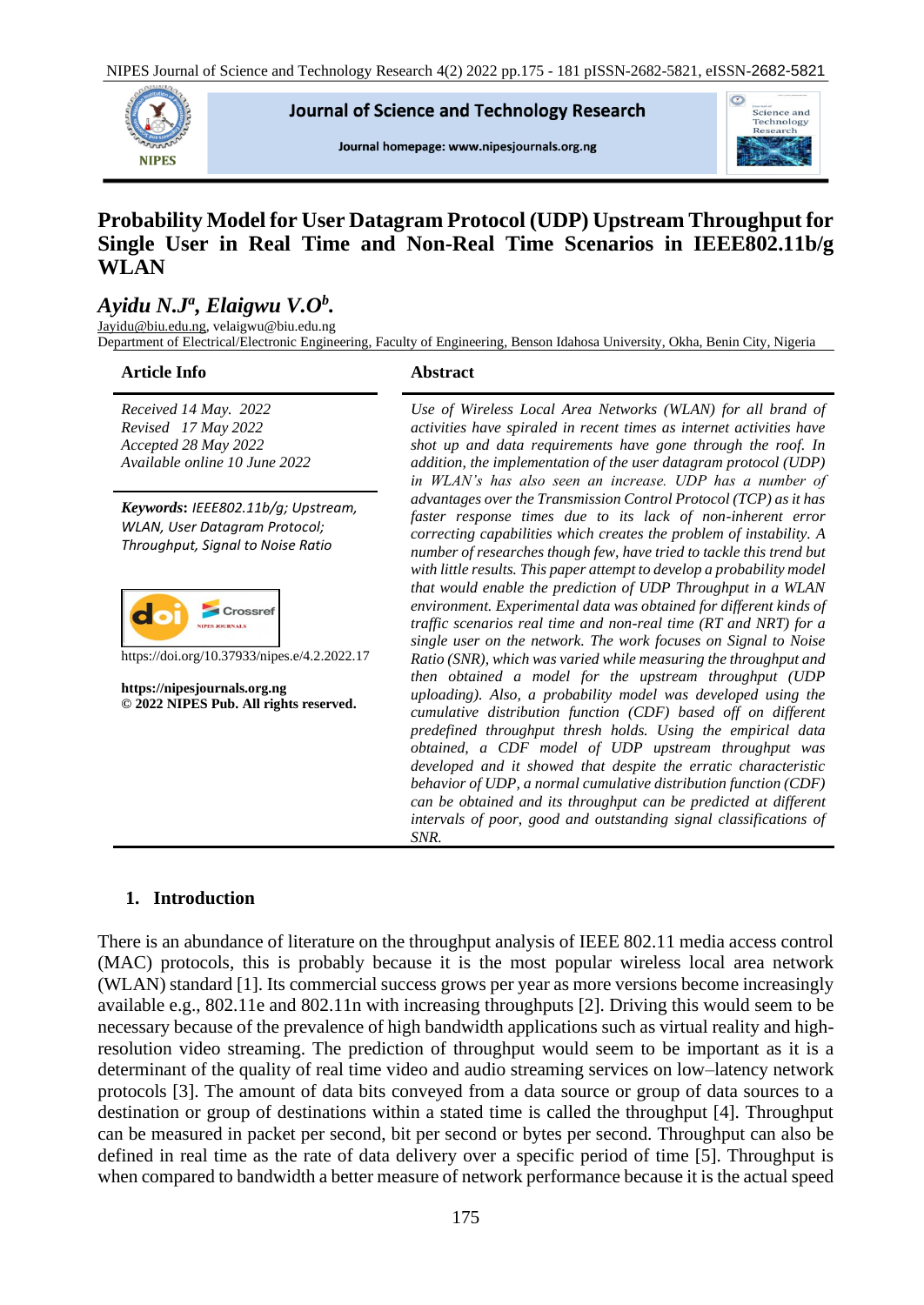of a network. Network monitoring relies heavily on its value. It can be measured with the aid of several Network monitoring analysis tools [6]. In some cases, it becomes necessary to be able to predict the throughput of a network at any given time provided there are some other conditions stated as live measurements and analysis are not always possible. Predicting a transmission throughput through a network using a limited set of information available to network Engineer can present a serious challenge. This is most prominent when the medium of transport is the User Datagram Protocol (UDP) as there are few to none models offering a throughput prediction for UDP especially using a probabilistic model, this is especially for what is referred to as upstream throughput or rather uplink throughput. To accurately predict the throughput at specified throughput ranges for uplink transmission of data becomes a challenge. This paper seeks to address this offering a probability model as an alternative method to predict a specific throughput value for pre specified classes of Signal to Noise Ratio (SNR) for UDP for an upstream data scenario.

This is applied to real time and non-real time scenarios, where real time scenarios refer to live data services such as voice and video streaming and non-real time refers to activities such as file transfers and so on.

## **1.1. Related Work**

In the Transport protocol, researchers have looked into different challenges bearing some relation to the set-out area. [2] investigated the interplay between the collision avoidance mechanisms of the 802.11 MAC protocol and the dynamics of upper layer transport protocols. Using analytical, simulative, and experimental methods this was done and Markov chain models were developed to calculate the distribution of the number of active stations in an 802.11 wireless local area network (WLAN) when long-stayed transmission control protocol (TCP) connections compete with finiteload user datagram protocol (UDP) flows. Their work was able to show that total TCP throughput is independent of the number of open TCP connections and that UDP flows have a better throughput than the same number of aggregated TCP flows. [3] analyzed diverse approaches in separating the elastic and inelastic traffic. They found that by using an appropriate queue management approach that separates traffic could be a solution to the problem of coexistence of different types of traffic sent in a shared link. An approach was introduced to separate the traffic which is the first-in-firstout (FIFO) scheduling to ensure that inelastic traffic would not suppress elastic flow by taking over queue space.[7] performed experimental analysis of UDP performance in mobile Ad Hoc networks with different routing protocol and variable payloads. Investigated here were 4 network scenarios of 4, 8, 16 and 32 nodes of various node mobility speeds with three routing schemes viz: Destination Sequence Distance Vector (DSDV), Dynamic Source Routing Protocol (DSR) and Ad hoc Ondemand Distance Vector Routing (AODV). Throughput and end to end packet delay were used as performance matrices this was measured over the UDP connection with the aid of simulation experiments. Results show that network scenarios of 4 and 8 nodes DSR and AODV fail to converge in performance due to limited routing traffic. As the number of nodes increases, more routing traffic generates thus DSR and AODV greatly improve with almost 100% throughput in the network of 16 and 32 nodes even mobility is high. Because Ad hoc networks are formed without centralized control, security must be handled in a distributed fashion. Moreover, routing protocols in prime targets for impersonation attacks. Next, we plan to consider the security features of routing protocols for ad hoc networks.

In the four network scenarios of 4,8,16 and 32, simulation results show UDP throughput to be higher compared to two other protocols DSR and AODV. DSDV shows the lowest end to end packet delay for UDP transmission than AODV and DSR. The conclusion was that using DSR protocol more packets could be delivered successfully to their destination and that DSR is best suited for MANET when considering UDP as the transport layer protocol.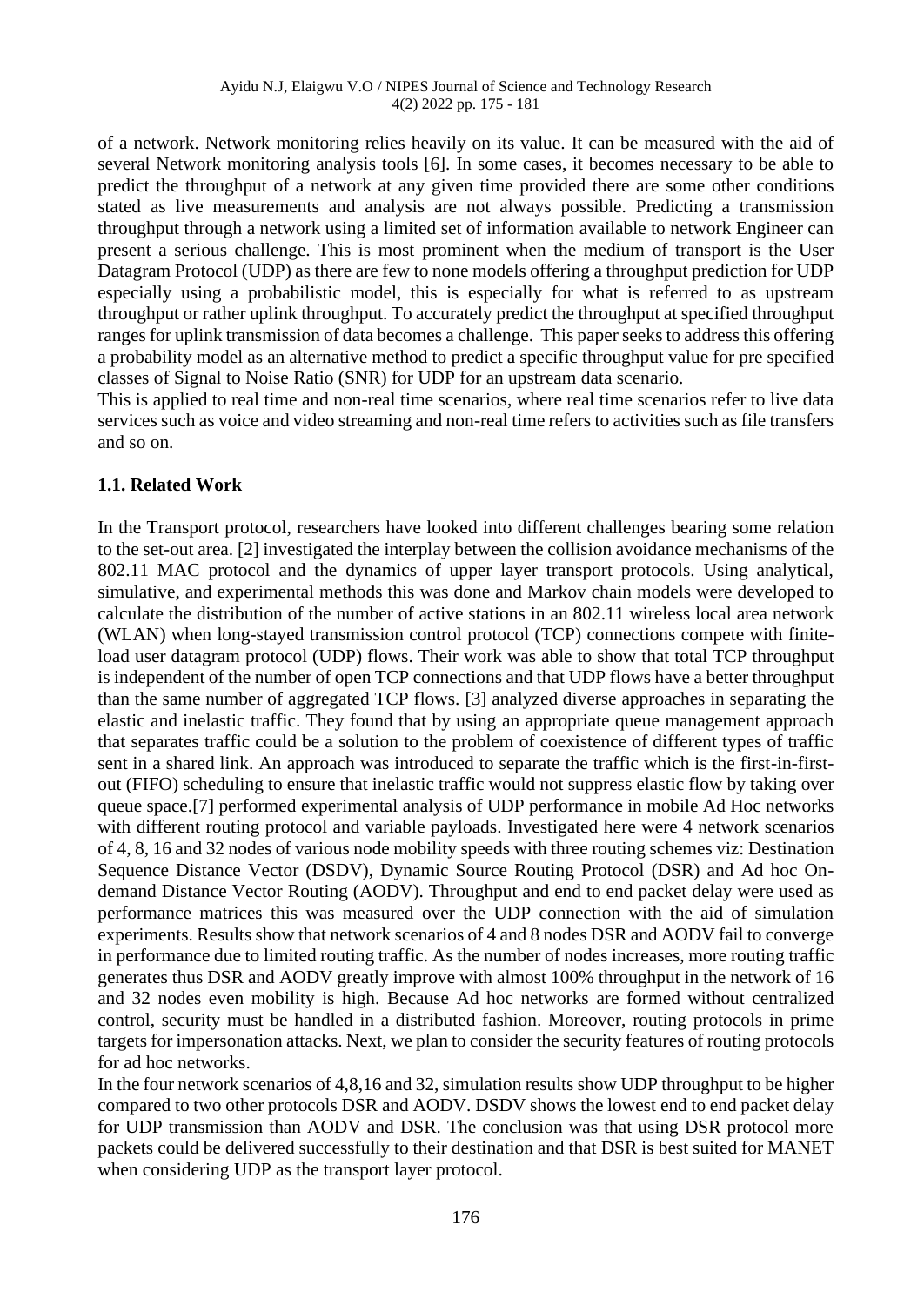# **2. Methodology**

The study was carried out for a few months within the University of Benin main campus, Benin City Nigeria. Its location is given as coordinates  $6.3350^0$ N and  $5.6037^0$ E. To represent a network of a typical WLAN environment consisting of users, three (3) environments within the main campus were considered: open space, hallway, and administrative office building. These environments were labeled for the purpose of this work as environment 1, 2, and 3 respectively.

Upstream assessment of UDP behavior which was monitored in this work using real-time measurements. Received signal strength level (RSSL) at the client terminal was taken into consideration as a parameter to measure. The throughput is measured in Mbps while the RSSL is measured in dBm. In this study, both hardware and software tools were used to achieve the field work involving data collection. The software tools used were *Tamosoft Throughput Test* and *inSSIDer* version 2.1. The experiment was done using an Access Point (AP) mounted on a pole as shown in Figure 1.



Figure 1: Open space (Environment 1)

The client in this particular case consisted of a single user on a laptop carrying out a range of activities listed under the following Quality of Service (QoS) categories:

| S/N | <b>Traffic Types</b>    |
|-----|-------------------------|
| 1   | <b>Best effort</b>      |
| 2   | Background              |
| 3   | <b>Excellent effort</b> |
|     | Audio video             |
| 5   | Voice                   |
| 6   | Control                 |

### Table 1 QoS traffic Types

## **2.1. Specifications of Hardware used in the research:**

The AP has max data speed listed at 100MHz, operating in the 2.4GHz band. Supported are IEEE 802.11b and g standard. The AP is powered from a 12Vdc output of a power adapter, and connected with a Power over Ethernet (PoE) cable terminated at an RJ45 connector. The AP is configured with a private IP address in the 192.168.1.xx range. Cabling used is unshielded twisted pair Category 5e. Laptops representing servers and clients were also connected to the network.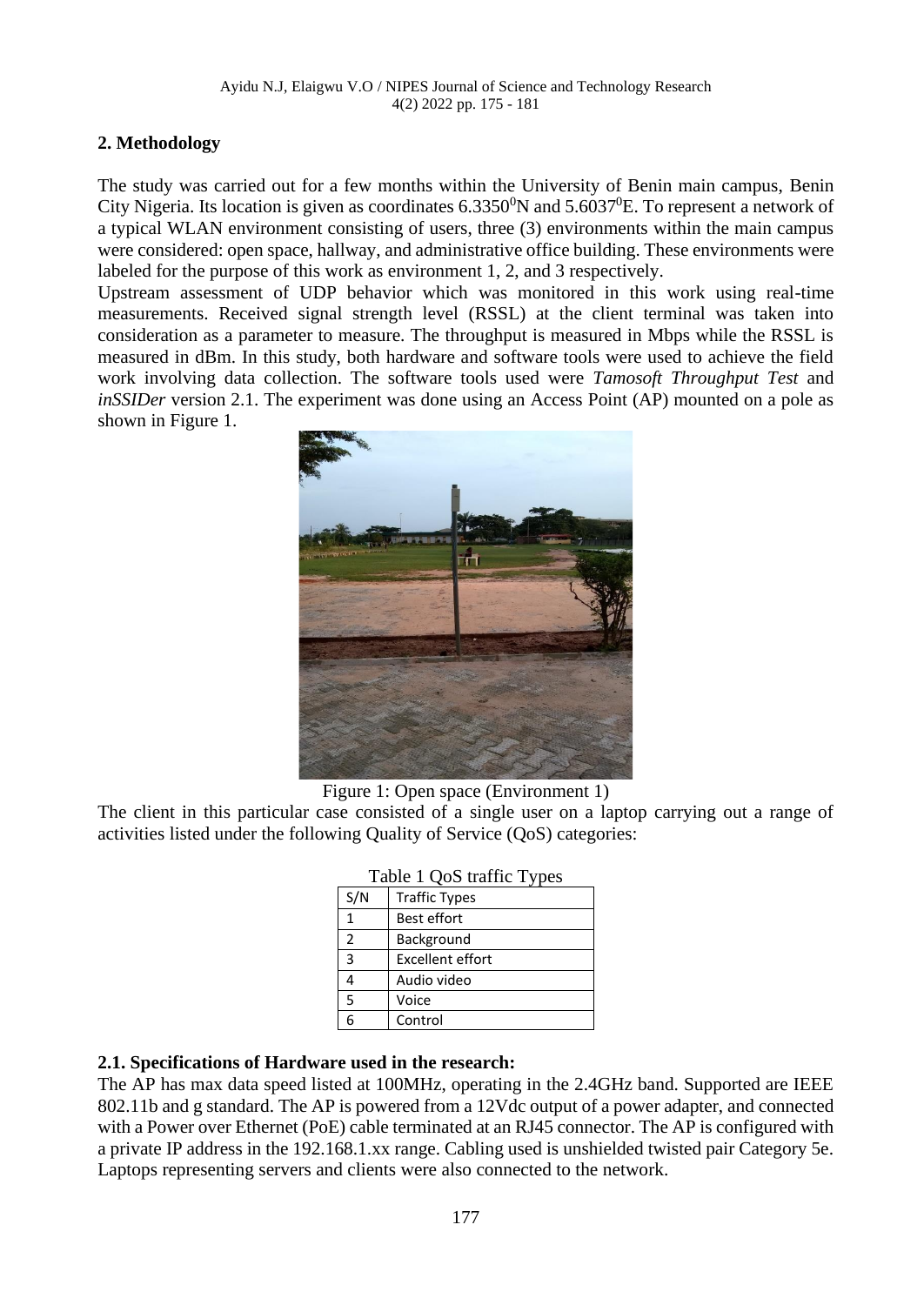# **2.2. Data Presentation**

As an example, the results of the experiment for Environment 1 are presented in Table 2.

| Average of UDPupT at sample point 1 in Environment 1   |                                |                                                        |                             |                                             |                                                    |  |  |
|--------------------------------------------------------|--------------------------------|--------------------------------------------------------|-----------------------------|---------------------------------------------|----------------------------------------------------|--|--|
| QoS Traffic Type                                       | sample size F<br>and B         | Ave. UDPupT F (Mbps)                                   | Ave. UDPupT<br>-B<br>(Mbps) | UDPupT<br>Ave.<br>(Mbps)                    | <b>STD</b><br>for<br>all<br>Inst.<br>UDPupT (Mbps) |  |  |
| Best effort                                            | 18                             | 17.3688                                                | 18.2533                     | 17.8111                                     | 1.3634                                             |  |  |
| Background                                             | 18                             | 16.5388                                                | 17.7500                     | 17.1444                                     | 1.4489                                             |  |  |
| Excellent effort                                       | 18                             | 17.4822                                                | 17.2022                     | 17.3422                                     | 3.6465                                             |  |  |
| Audio video                                            | 18                             | 17.0033                                                | 16.8333                     | 16.9183                                     | 1.4716                                             |  |  |
| Voice                                                  | 18                             | 17.4822                                                | 17.2355                     | 17.3588                                     | 1.0597                                             |  |  |
| Control                                                | 18                             | 16.7122                                                | 17.1622                     | 16.9372                                     | 1.6305                                             |  |  |
| Total<br>UDPupTAve.(Mb<br>ps)                          |                                | 17.0979                                                | 17.4061                     | 17.2520                                     | 1.7701                                             |  |  |
| Total sample sizes                                     | 108                            |                                                        |                             |                                             |                                                    |  |  |
|                                                        |                                | Average of UDPPupT at sample point 2 in Environment 1. |                             |                                             |                                                    |  |  |
| QoS Traffic Type                                       | sample size F<br>and ${\bf B}$ | Ave. UDPupT F (Mbps)                                   | Ave. UDPupT<br>B<br>(Mbps)  | UDPupT Ave. per<br>QoS<br>traffic<br>(Mbps) | <b>STD</b><br>for<br>all<br>Inst.<br>UDPupT (Mbps) |  |  |
| Best effort                                            | 18                             | 25.2955                                                | 26.5433                     | 25.9194                                     | 2.3515                                             |  |  |
| Background                                             | 18                             | 25.7955                                                | 26.1311                     | 25.9633                                     | 2.4481                                             |  |  |
| Excellent effort                                       | 18                             | 2600000                                                | 24.9894                     | 10.5309                                     | 1.4082                                             |  |  |
| Audio video                                            | 18                             | 24.4300                                                | 24.7355                     | 24.5827                                     | 4.0819                                             |  |  |
| Voice                                                  | 18                             | 24.4211                                                | 23.3377                     | 23.8794                                     | 3.5182                                             |  |  |
| Control                                                | 18                             | 24.5244                                                | 25.7777                     | 25.1511                                     | 3.0375                                             |  |  |
| Total<br><b>UDPupT</b><br>Ave. (Mbps)                  |                                | 25.0777                                                | 25.2525                     | 22.6711                                     | 2.8075                                             |  |  |
| Total sample sizes                                     | 108                            |                                                        |                             |                                             |                                                    |  |  |
| Average of UDPPupT at sample point 3 in Environment 1. |                                |                                                        |                             |                                             |                                                    |  |  |
| QoS Traffic Type                                       | sample size F<br>and B         | Ave. UDPupT F (Mbps)                                   | Ave. UDPupT B<br>(Mbps)     | UDPupT Ave. per<br>QoS<br>traffic<br>(Mbps) | <b>STD</b><br>all<br>for<br>Inst.<br>UDPupT (Mbps) |  |  |
| Best effort                                            | 18                             | 22.0566                                                | 22.6944                     | 22.3755                                     | 6.0617                                             |  |  |
| Background                                             | 18                             | 20.4741                                                | 24.5566                     | 22.5158                                     | 5.3328                                             |  |  |
| Excellent effort                                       | 18                             | 15.9702                                                | 8.4161                      | 7.5808                                      | 0.8371                                             |  |  |
| Audio video                                            | 18                             | 22.5555                                                | 23.0044                     | 22.7800                                     | 2.7204                                             |  |  |
| Voice                                                  | 18                             | 2468.20                                                | 24.6777                     | 1246.4400                                   | 2996.1765                                          |  |  |
| Control                                                | 18                             | 21.1688                                                | 23.2700                     | 22.2194                                     | 3.3364                                             |  |  |
| Total<br><b>UDPupT</b><br>Ave. (Mbps)                  |                                | 428.4041                                               | 21.1032                     | 223.9852                                    | 502.4108                                           |  |  |
| Total sample sizes                                     | 108                            |                                                        |                             |                                             |                                                    |  |  |

Table 2: UDP upstream Throughput for a single user client in Environment 1

# **2.3. Probability prediction**

The cumulative distribution function (CDF) probability prediction provides an additional way to predict a particular throughput value and not a range of values, so we can define the probability of obtaining specific throughputs for predefined SNR scenarios. SNR values can be summarily described as either very high or low. Realistically, network engineers are more interested in the probability that throughput falls above or below a certain value rather than that the throughput is a specific value. This is because values of throughput are continuous random variables.

Different signal ranges are defined, classified according to SNR ranges. Data collected was used to predict the probability of obtaining UDP upstream Throughput (UDPupT) on the network for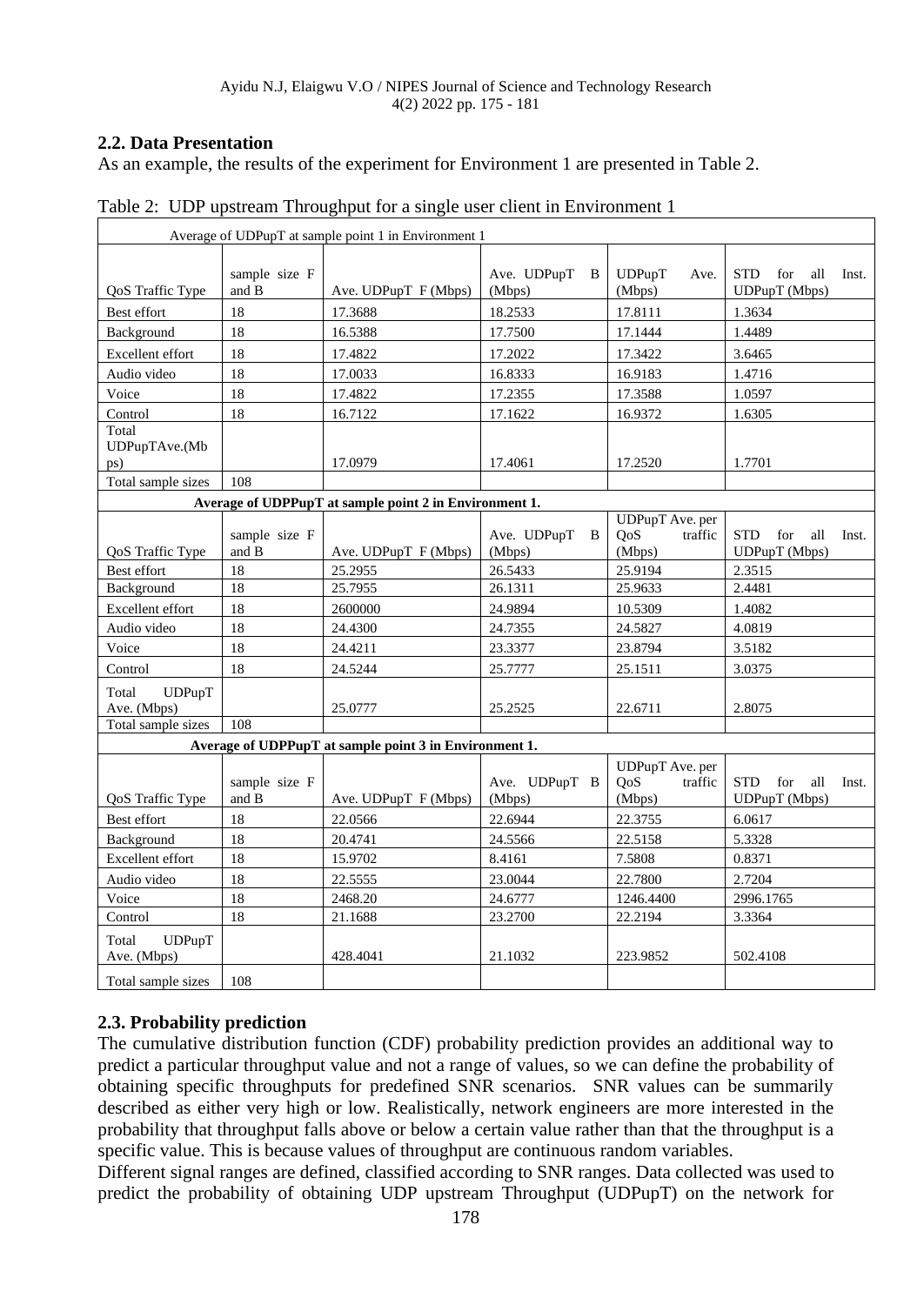different signal ranges. Normal distribution was applied to obtain a general function for predicting the cumulative distribution function (CDF) for throughputs. The mathematical model shown in Equation (1) defines the Normal/Gaussian distribution.

$$
f(x) = \frac{1}{\sigma\sqrt{2\pi}}e^{\frac{1(x-\mu)^2}{2\sigma^2}(-\infty < x < +\infty)}
$$
 (1)

where  $\sigma$  is the standard deviation of the population,  $\mu =$  population mean,  $x =$ 

variable (UDPupT) been measured.  $F(x)$  =probability distribution function of obtaining x Mbps. Network engineers require an estimation of a range of x Mbps values obtainable. This leads to the evaluation of the cumulative distribution function (CDF) in terms of standard units where the throughput is never negative but always at the range from zero to infinity  $(0 \le x \le \infty)$ . In order to achieve this, Equation (1) is thus transformed to a standard normal form shown in Equation (2).  $f(7)$ 

$$
J(z)
$$
  
= 
$$
\frac{1}{\sigma\sqrt{2\pi}}e^{-\frac{1(Z)^2}{2\sigma^2}(-\infty < x < +\infty)}
$$
 (2)

The normally distributed random variable is standardized for researchers to determine with ease the probability associated with a range of values of that variable by using a standardized distribution table. The standardized value of the normally distributed random variable is called Z score and is calculated using the formula shown in Equation (3).

This section describes the probability of obtaining the variables for different ranges in the single user scenario where from the statistical parameters, the mean and standard deviation are inserted into the CDF for a combined environment consisting of UDPupT.

Z score is the standard deviation away from the mean. Hence, for the various values of UDP the following Z values can be obtained for the single user scenario in all environments combined:

Where  $Z=\frac{x-\mu}{\sigma}$ (3)

## **3. Results**

Substituting the values of UDPupT for single user scenario from the experiment and by applying normal standard distribution tables gave the plot of the CDF as:



Figure 2: CDF probability plot UDP upstream Throughput (Single User)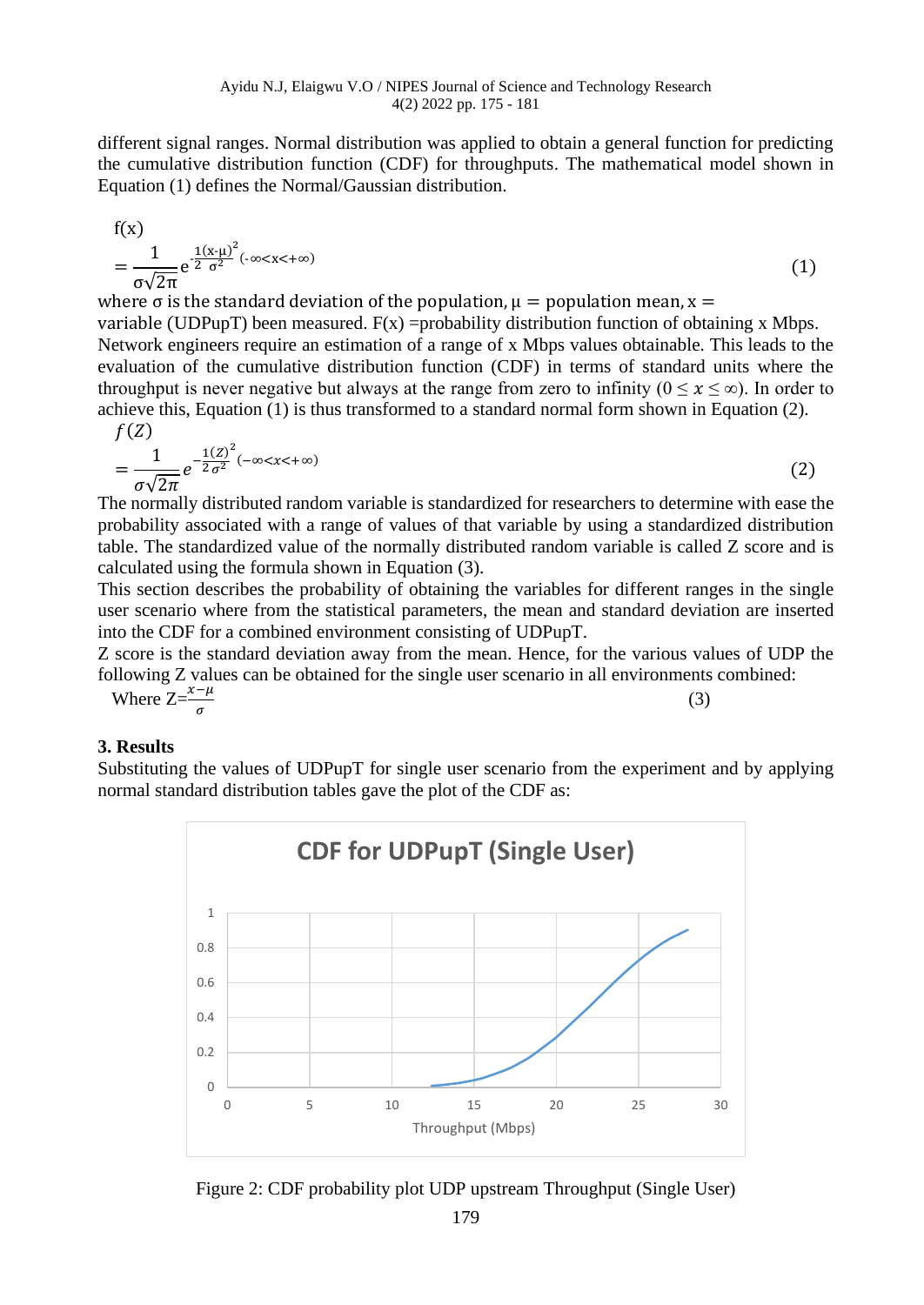Despite the erratic characteristic behavior of UDP, this work was able to shows the CDF plot for throughput prediction for UDP upstream Throughput (UDPupT) as shown in Figure 2. The predicted throughput value falls above or below a certain throughput rather than the probability that is equal to a particular throughput. That is, the probability that a throughput will be less than or equal to a certain range of throughput values.

Table 3 shows the probability look up values for UDPuT. For example, it shows that at any given throughput range over 25Mbps would have a probability greater than 0.7.

| <b>UDPupT</b> (Mbps) | <b>Statistical Parameter</b> | <b>CDF Probability model value</b> |  |
|----------------------|------------------------------|------------------------------------|--|
| $>28$                | Probability                  | >0.9042                            |  |
| 26-27.99             | Probability                  | 0.9042                             |  |
| 24-25.99             | Probability                  | 0.796                              |  |
| $22 - 23.9$          | Probability                  | 0.640                              |  |
| 20-21.99             | Probability                  | 0.468                              |  |
| 18-19.99             | Probability                  | 0.288                              |  |
| 16-17.99             | Probability                  | 0.153                              |  |
| 14-15.99             | Probability                  | 0.100                              |  |
| $12 - 13.99$         | Probability                  | 0.025                              |  |
| $10 - 11.99$         | Probability                  | $\theta$                           |  |

Table 3: CDF Probability Look up Table for UDP upstream Throughput

Based on the probability model developed, the SNR used for the experiment for ranges are shown in Table 4 for UDPupT:

| <b>SNR Ranges</b>       | SNR       | Throughput probability |
|-------------------------|-----------|------------------------|
| A                       | $31 - 60$ | 0.9042                 |
| Excellent - Outstanding |           | 0.796                  |
| B                       | $20 - 30$ | 0.640                  |
| Fair-Good               |           | 0.468                  |
|                         |           | 0.288                  |
|                         |           | 0.153                  |
|                         |           | 0.100                  |
|                         |           |                        |
|                         |           |                        |
| $\mathsf{C}$            | $20$      | 0.025                  |
| Poor                    |           |                        |

Table 4: SNR Ranges Relationship with developed Probability model

### **4. Conclusion**

This paper presented a proposed User Datagram Protocol (UDP) upstream throughput probability model for a user on a network under different conditions of SNR. This work was able to successfully develop a CDF model, which was used to determine the probability of picking a specific throughput range from a list of ranges. The model was used to classify SNR into three main categories. A-Excellent/outstanding, B-Fair/Good and C- Poor. The work would enable Network Engineers predict Throughput QoS for Single user upload operations on IEEE802.11b/g WLAN networks